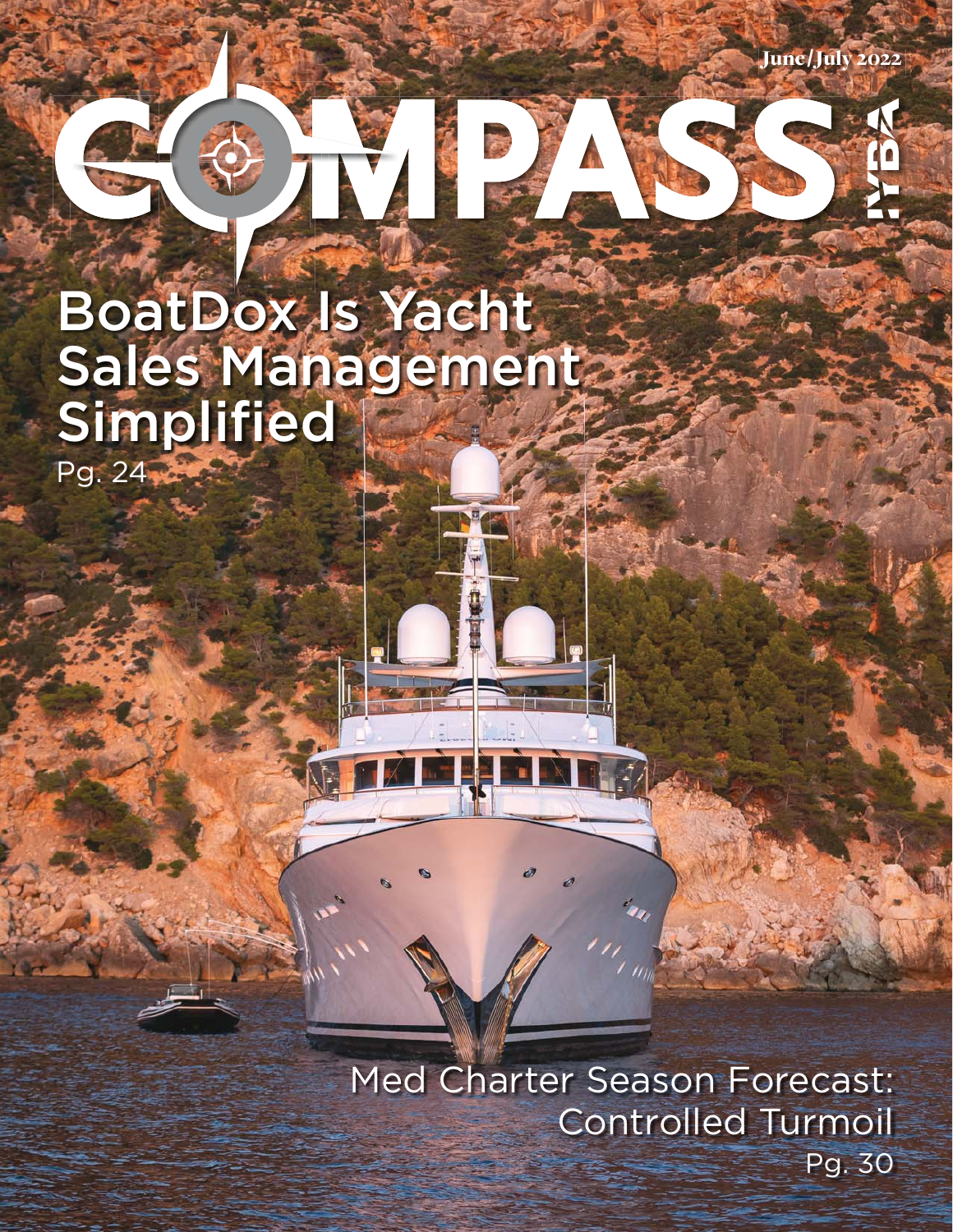### Romora Bay Resort and Marina Blends Bahamian Charm with Superyacht Service

*by* Joseph A. Dargavage, *Romora Bay Resort & Marina*

ne of the top yachting destinations in The Bahamas, Harbour Island, with its famous pink-sand beaches and culinary flair, sits on a small three-mile-long cay off the northern coast of Eleuthera. Eleuthera itself was founded in 1648, when settlers who were escaping religious prosecution in Europe were shipwrecked along its coast near what is Spanish Wells today. Harbour Island, with its settlement called Dunmore Town, or Briland to locals, was a hideout to many famous pirates and the first capital of The Bahamas, before the capital was moved to Nassau.

Modern-day Harbour Island has become a popular destination for affluent travelers from around the globe, including luxury yacht charter

clients – especially those booking boats based in South Florida and or The Bahamas. With its amazing sea and land tours, its proximity to the U.S., its 6,000-foot runway (which can accept private jets from across the U.S. and Europe), and some of the top restaurants in the entire





Caribbean, Harbour Island truly is an ideal destination for both charter brokers and charter clients.

#### **World-class service**

Nestled on the bay in the heart of Harbour Island, Romora Bay Resort and Marina blends timeless Bahamian ambience with world-class service standards to create a unique and exclusive resort and marina destination. With its 20 all-suite hotel accommodations, infinity pool overlooking the bay, and two highly rated restaurants, Sunsets on the Bay and Acquapaza Ristorant Romora Bay offers guests of all ages a beautiful and memorable vacation getaway.

The full-service marina caters to both sportfishing and superyacht clientele and can accommodate vessels up to 190 feet in length. A fulltime concierge team dedicated to marina guests provides a stress-free

**Charter brokers who are IYBA** *members receive a special rate for members refere pachts when staying at their charter yachts when staying at Romora Bay.*